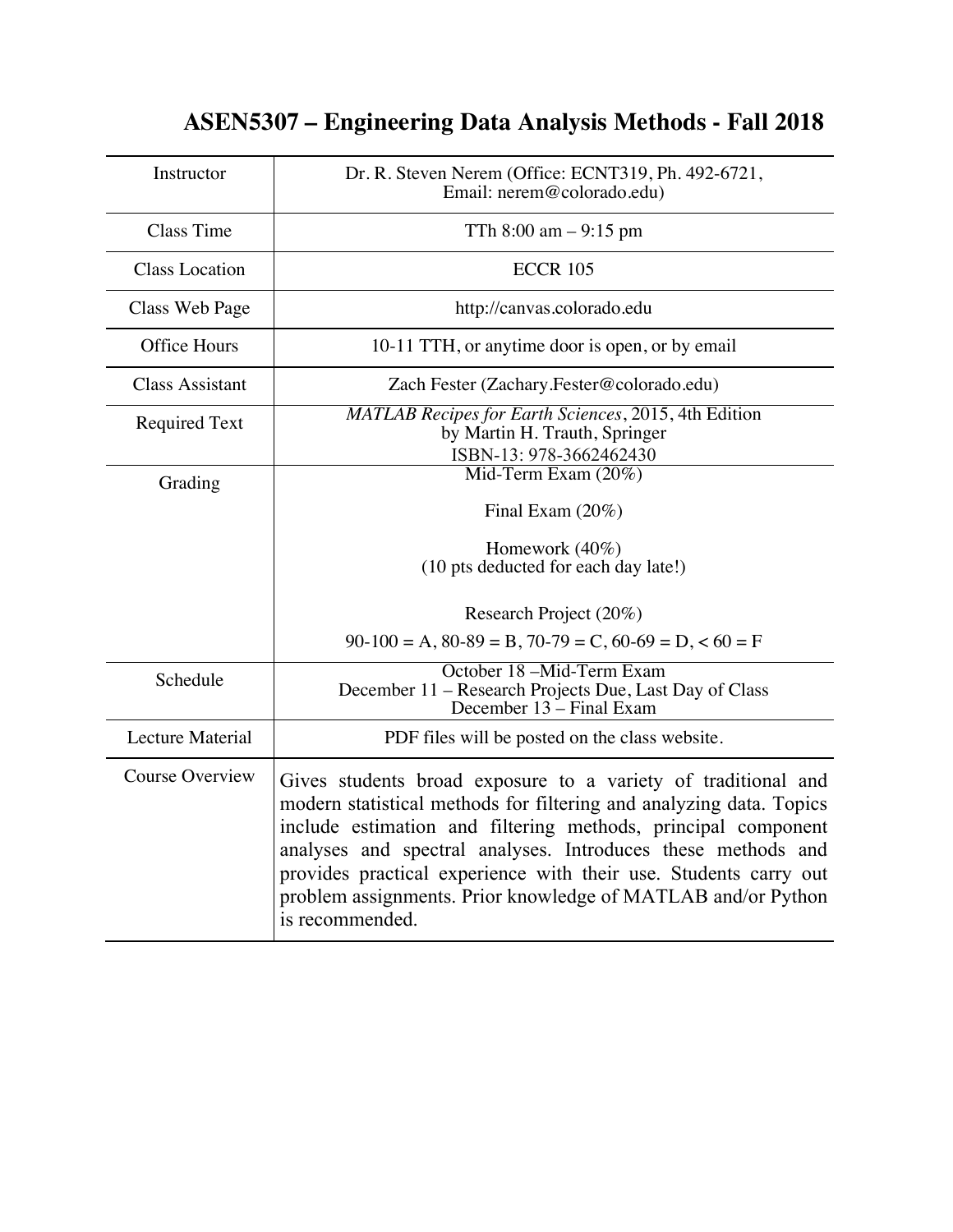## **Syllabus – ASEN5307 Engineering Data Analysis Methods**

- I. Introduction
	- 1. Collecting Data<br>2. Data Calibration
	- 2. Data Calibration and Interpolation<br>3. Data Editing
	- Data Editing
	- 4. Presenting Data
- II. Statistics and Error Handling
	- 1. Uncertainties in Measurements
	- 2. Empirical Distributions
	- 3. Theoretical Distributions
	- 4. t-test, F-test,  $\chi$ 2 test
	- 5. Confidence Intervals
	- 6. Correlation Coefficient
	- 7. Degrees of Freedom
	- 8. Estimation Methods
	- 9. Curve Fitting
	- 10.Covariance and Error Analysis
	- 11.Residual Analysis and Data Editing
	- 12.Linear Regression Analysis
	- 13.Bootstrap and Jackknife Estimates
- III. Time-Series Analysis
	- 1. Fourier Analysis
	- 2. Harmonic Analysis
	- 3. Blackman-Tukey Spectral Analysis
	- 4. Cross-Spectral Analysis
	- 5. Wavelet Analysis
	- 6. Analyzing Unevenly Spaced Data
	- 7. Lomb-Scargle Powerspectrum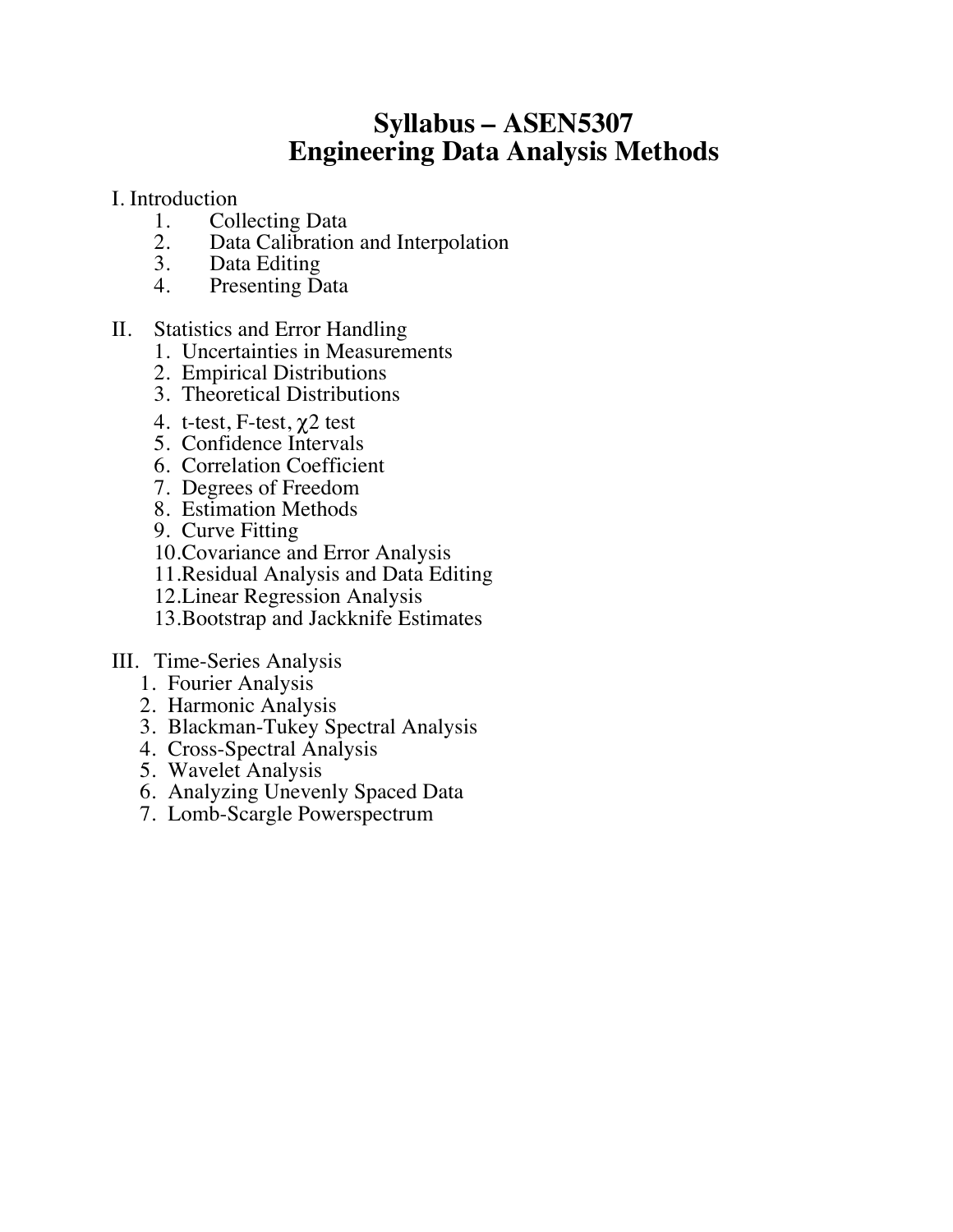### IV. Signal Processing

- 1. Linear Time Invariant Systems
- 2. Convolution and Filtering
- 3. Recursive and Nonrecursive Filters
- 4. Impulse and Frequency Response
- 5. Filter Design
	- a. Running Mean Filters
	- b. Lanczos-window Cosine Filters
	- c. Butterworth Filters
	- d. Frequency Domain Filtering
- V. Spatial Analysis of Data Fields
	- 1. Gridding and Contouring
	- 2. Spherical Harmonics
	- 4. Objective Analysis, Kriging
	- 5. Principal Component Analysis (including SVD)
	- 6. Independent Component Analysis
	- 7. Empirical Orthogonal Functions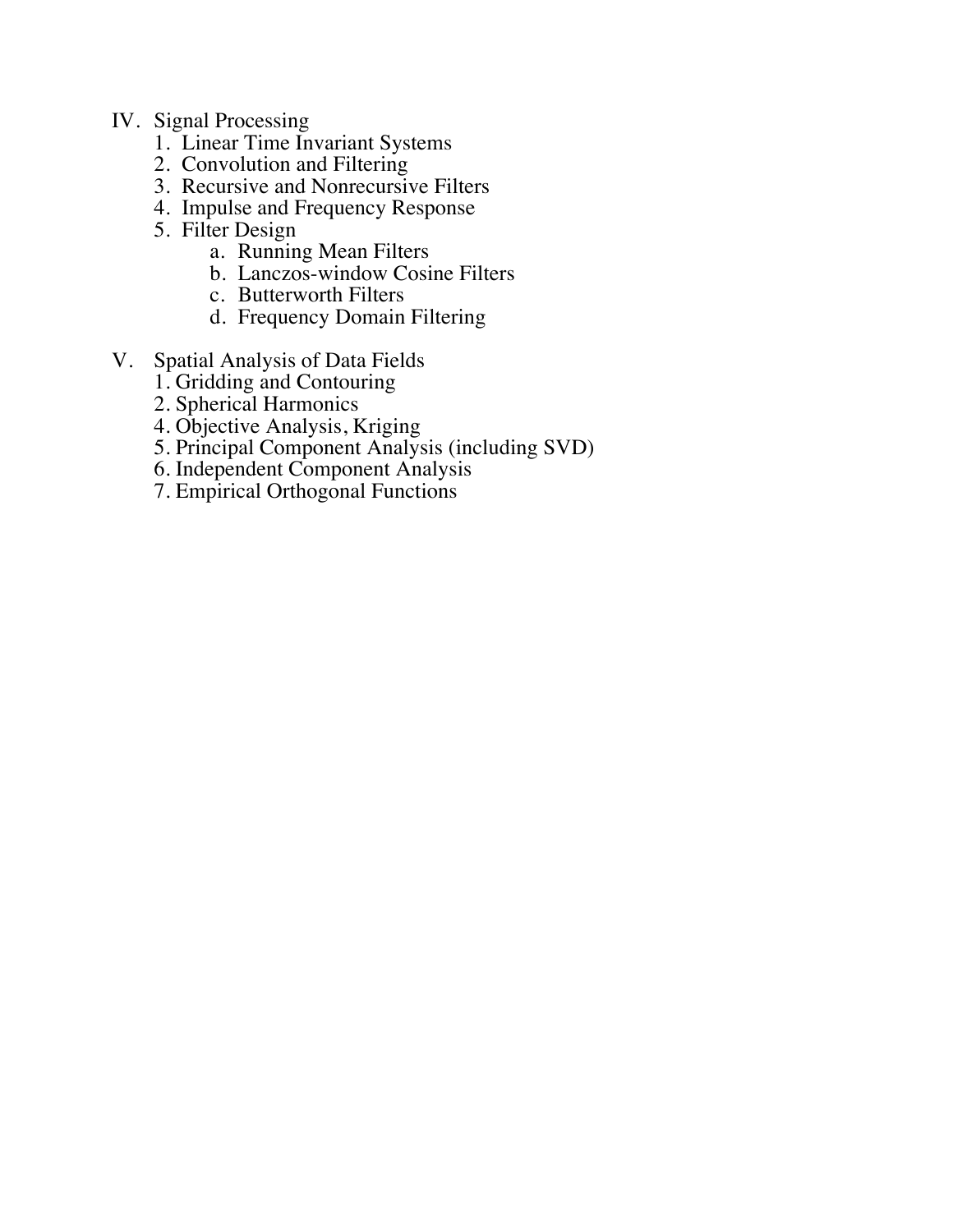#### Syllabus Statements

#### **Accommodation for Disabilities**

If you qualify for accommodations because of a disability, please submit your accommodation letter from Disability Services to your faculty member in a timely manner so that your needs can be addressed. Disability Services determines accommodations based on documented disabilities in the academic environment. Information on requesting accommodations is located on the Disability Services website. Contact Disability Services at 303-492-8671 dsinfo@colorado.edu for further assistance. If you have a temporary medical condition or injury, see Temporary Medical Conditions under the Students tab on the Disability Services website.

#### **Classroom Behavior**

Students and faculty each have responsibility for maintaining an appropriate learning environment. Those who fail to adhere to such behavioral standards may be subject to discipline. Professional courtesy and sensitivity are especially important with respect to individuals and topics dealing with race, color, national origin, sex, pregnancy, age, disability, creed, religion, sexual orientation, gender identity, gender expression, veteran status, political affiliation or political philosophy. Class rosters are provided to the instructor with the student's legal name. I will gladly honor your request to address you by an alternate name or gender pronoun. Please advise me of this preference early in the semester so that I may make appropriate changes to my records. For more information, see the policies on classroom behavior and the Student Code of Conduct.

#### **Honor Code**

All students enrolled in a University of Colorado Boulder course are responsible for knowing and adhering to the Honor Code. Violations of the policy may include: plagiarism, cheating, fabrication, lying, bribery, threat, unauthorized access to academic materials, clicker fraud, submitting the same or similar work in more than one course without permission from all course instructors involved, and aiding academic dishonesty. All incidents of academic misconduct will be reported to the Honor Code (honor@colorado.edu); 303-492-5550). Students who are found responsible for violating the academic integrity policy will be subject to nonacademic sanctions from the Honor Code as well as academic sanctions from the faculty member. Additional information regarding the Honor Code academic integrity policy can be found at the Honor Code Office website.

#### **Sexual Misconduct, Discrimination, Harassment and/or Related Retaliation**

The University of Colorado Boulder (CU Boulder) is committed to fostering a positive and welcoming learning, working, and living environment. CU Boulder will not tolerate acts of sexual misconduct (including sexual assault, exploitation, harassment, dating or domestic violence, and stalking), discrimination, and harassment by members of our community. Individuals who believe they have been subject to misconduct or retaliatory actions for reporting a concern should contact the Office of Institutional Equity and Compliance (OIEC) at 303-492